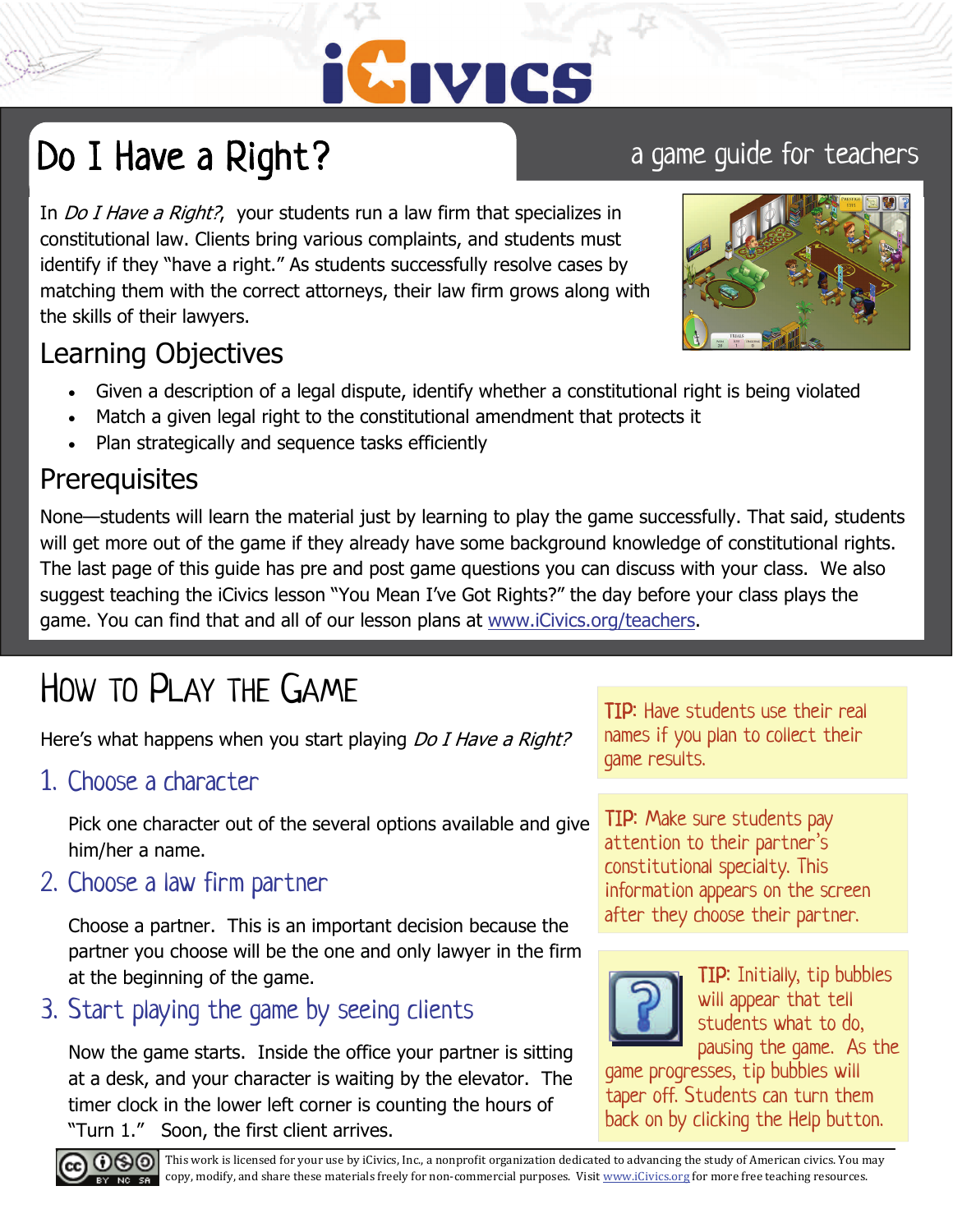## **iCIVICS**

## GAME GUIDE: DO I HAVE A RIGHT?

## HOW TO HELP CLIENTS WITH CASES

When a client steps off the elevator, click on him or her to learn the facts of the case.



If you think the person has a right, you can ask the client to come back tomorrow, ask the client to wait in the waiting area, or l introduce the client to a lawyer. The best option depends on whether a lawyer with the correct specialty is available to help. If you decide to introduce the client to a lawyer, choose one by clicking on him or her.

Tip: If the firm does not have a lawyer with the correct specialty, asking the new client to come back tomorrow buys time to expand the firm's skills.

If the appropriate lawyer is busy with another client, you can have the new client wait, but if the client loses patience before the lawyer returns, she or he will storm off.

A policeman came to my front door and told me





This work is licensed for your use by iCivics, Inc., a nonprofit organization dedicated to advancing the study of American civics. You may copy, modify, and share these materials freely for non-commercial purposes. Visit www.iCivics.org for more free teaching resources.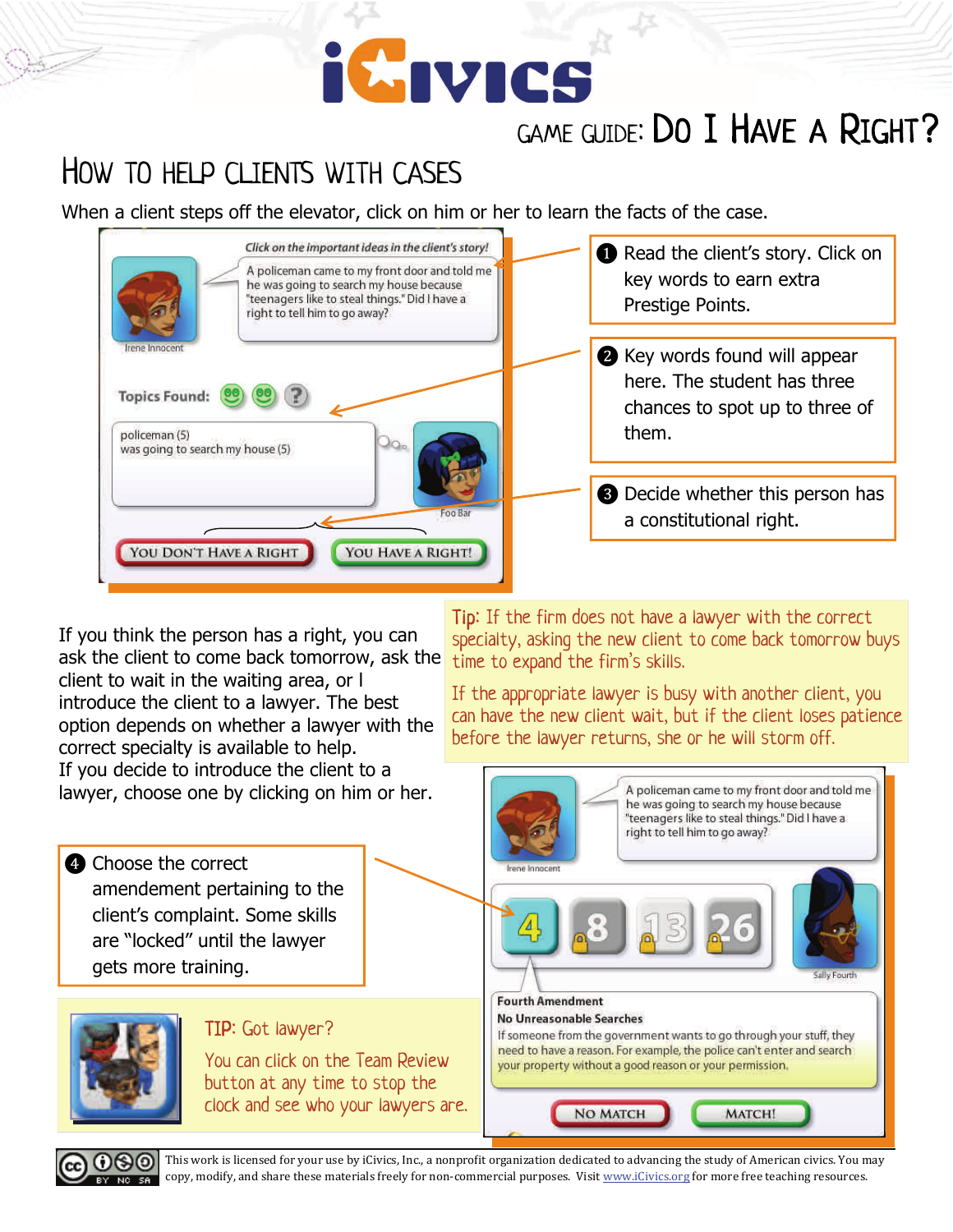# **iCivics**

### Off to trial!

After you match a client to a lawyer, they will talk briefly. When they're done, a "Ready" bubble appears over the lawyer's head. Click on it to send them off to trial. The two disappear, replaced by a "Back Soon" sign.

A green timer on the sign indicates when the lawyer will return.



## GAME GUIDE: DO I HAVE A RIGHT?

Winning or losing cases

If you **correctly** matched the client, the lawyer will return having won the case, and you earn

**Prestige Points**. If you did **not** correctly match the client, the lawyer loses the case and you lose Prestige Points.

Prestige Points are the currency of Do I Have A Right? You can use these points to hire new lawyers, expand your existing team's skills, or otherwise expand your range of options.

### Lather, rinse, repeat

Soon, another client will walk in, and the process outlined above will begin again. New clients may go directly to the waiting area, but the basic game remains the same: click on the new client, read the client's story, decide whether the client has a right, and determine whether there is a lawyer in the firm who specializes in the correct amendment.

### TIP: Which rights are which?



Students can click on the Rights Review button at any time to stop the clock and see a list of amendments.

**PRESTIGE** 420

## MANAGING THE FIRM

In *Do I Have a Right?* you aren't just looking at individual cases. You're also managing the firm, hiring new attorneys, expanding existing lawyers' skills, and even redecorating the office. To really succeed at this game, you'll need to **manage time** and **plan ahead**. If a client comes in with a issue that no attorney can resolve, you can ask him to come back tomorrow and, meanwhile, try to expand the skills of an existing attorney or hire a new one.

### Grow your firm

At the end of each day, you can spend hard-earned Prestige Points on upgrading the firm's team, space, or advertising.

Hire new lawyers or expand the skills of existing lawyers by clicking on the person you want to hire or the specialty you want to train.



Run ads to attract more clients.

Upgrading furniture makes lawyers more efficient or clients more patient.



This work is licensed for your use by iCivics, Inc., a nonprofit organization dedicated to advancing the study of American civics. You may copy, modify, and share these materials freely for non-commercial purposes. Visit www.iCivics.org for more free teaching resources.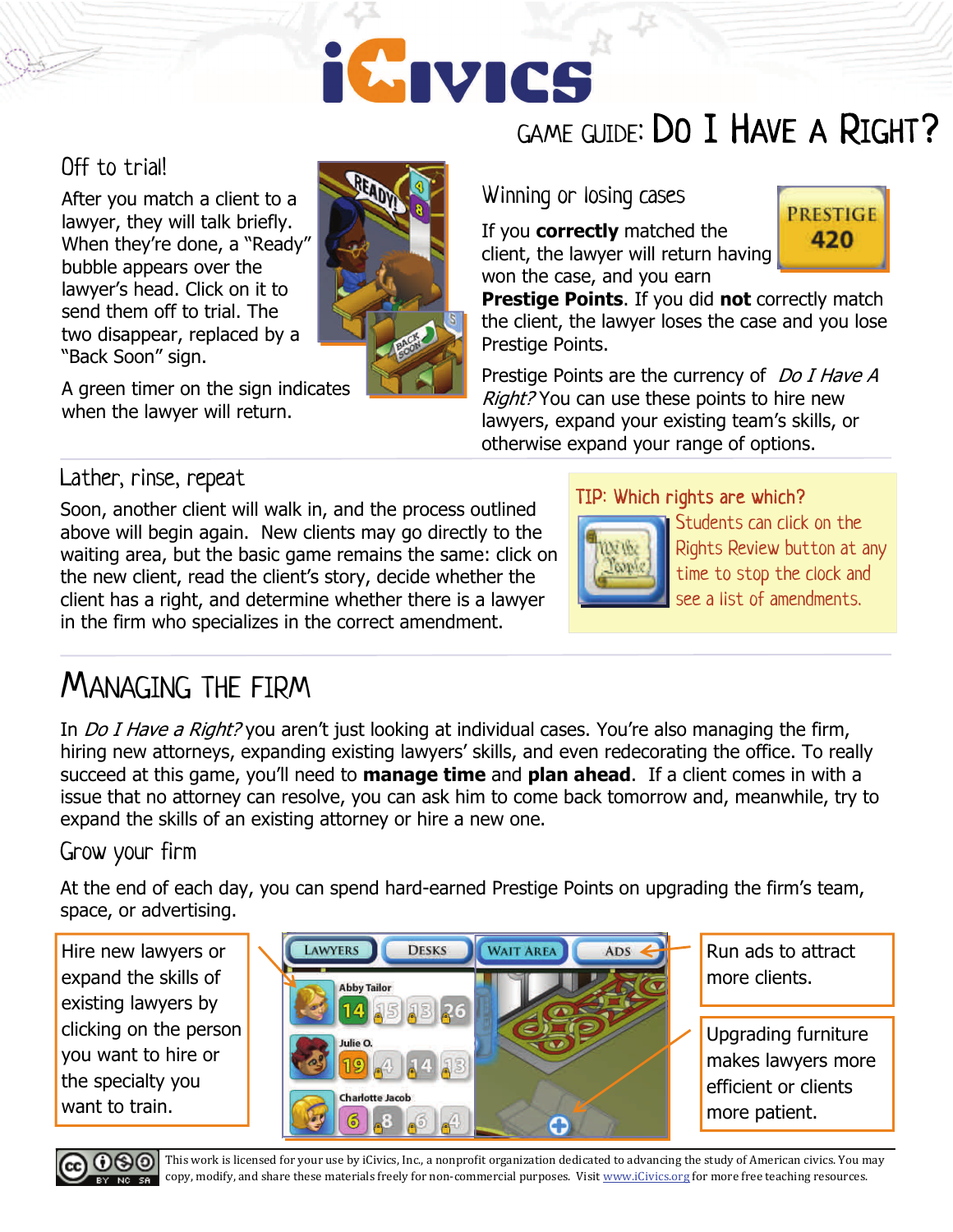# GIVICS

## GAME GUIDE: DO I HAVE A RIGHT?

## GAME OVER: ASSESSMENT

At the end of the game, the final score breakdown appears. From there, students can view and print a detailed report that will let you determine how students performed on each specific amendment. You can use this printout to assign students a grade for playing the game.

| Cases Taken                     | 40       | 2000 |
|---------------------------------|----------|------|
| <b>Cases Cleverly Refused</b>   | 12       | 900  |
| <b>Cases Won</b>                | 39       | 3900 |
| <b>Cases Mistakenly Refused</b> | $\Omega$ |      |
| <b>Walk-Out Clients</b>         | 35       | 1750 |
| <b>Cases Lost</b>               |          | 100  |
| <b>FINAL SCORE: 4950</b>        |          |      |
|                                 |          |      |
|                                 |          |      |



## HELP! I STARTED PLAYING *DO I HAVE A RIGHT?*  $-$  and it's HARD!

Don't panic! *Do I Have A Right?* can seem difficult at first because that's when a new player learns the rules of the game. Like many video games, Do I Have A Right? has a learning curve. If you're not used to playing video games, the curve is a little steeper because you're not used to how video games often work. That part won't be such a challenge for most students. Trial and error is a critical aspect of how people learn from playing games.

If you're not comfortable yet, play *Do I Have a Right?* a few more times. Soon you'll find yourself getting the hang of it—just like students will when they play. And remember that as students learn how to play the game, they're also learning the constitutional amendments!

## CAN'T GET ENOUGH?

Do I Have a Right? is only one of over a dozen learning games that iCivics offers to teachers and students of civics. Go to www.iCivics.org/games to check out every one of them—plus game guides, lesson plans, and more.

Thanks for trying our games—and more importantly, thanks for teaching civics!

 $0$ 90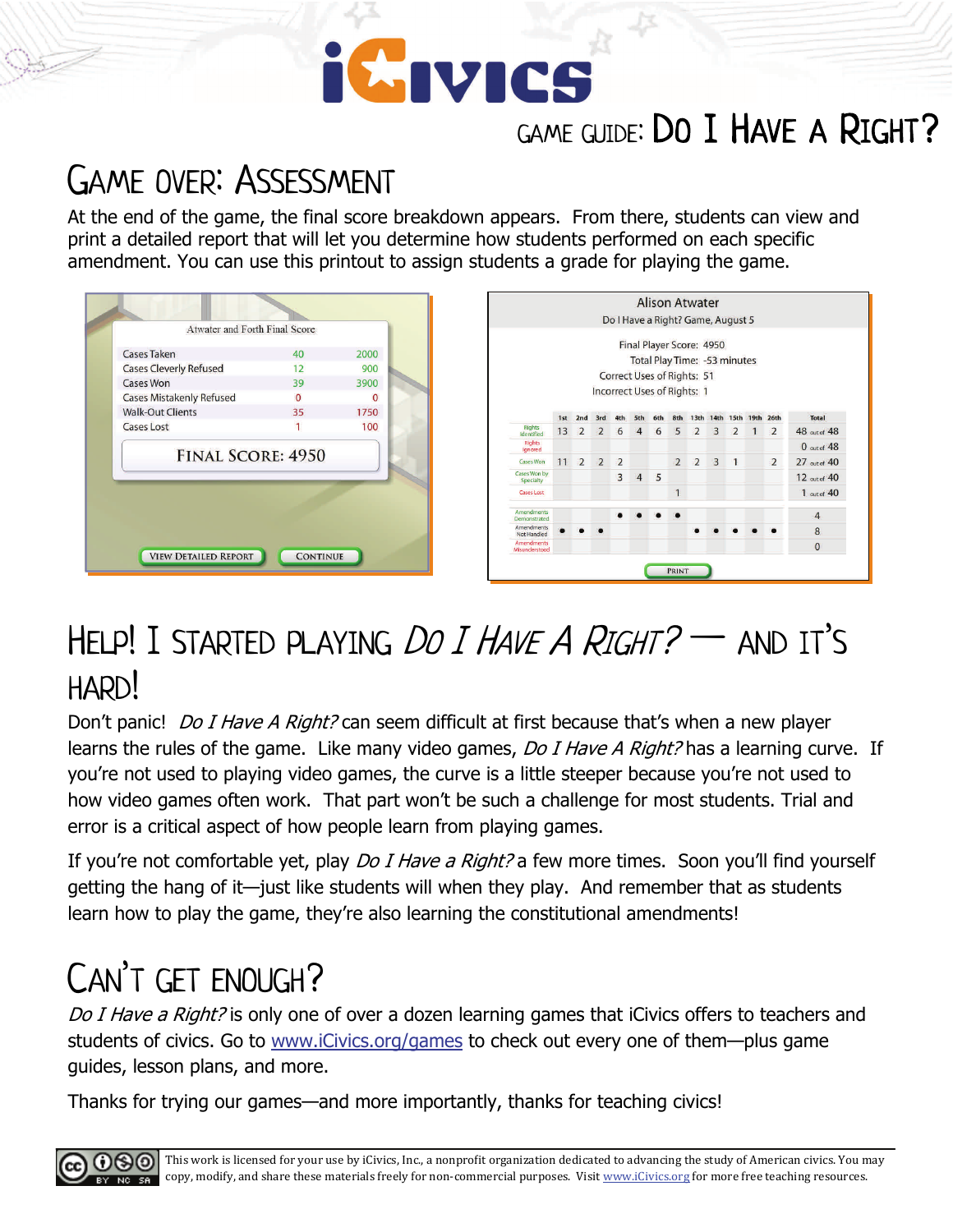

## CONSTITUTIONAL RIGHTS COVERED IN DO I HAVE A RIGHT?

Here is a list of the Amendments covered by "Do I Have A Right?" and the wording of the rights as they appear in the game. You might want to copy this page for students to take with them into the game.

- **First Amendment: Freedom of Expression; Freedom of Religion** 
	- Have something to say? The Constitution has your back. You have the right to communicate and express ideas and opinions -- to the government, in the press, and in public, even when your thoughts are controversial or unpopular.
	- $\lozenge$  Different people have different faiths, and the Constitution protects your right to practice whatever religion you choose. It also says that the government can't establish a religion or prefer one faith over another.
- **Second Amendment: Own Ordinary Weapons** 
	- You have the right as a citizen to keep and bear ordinary weapons.

### **Third Amendment: Not House Soldiers**

- $\Diamond$  The government cannot force you to let soldiers into your home or onto your property. It's up to you to decide who you let inside your house!
- **Fourth Amendment: No Unreasonable Searches** 
	- $\Diamond$  If the police want to go through your stuff, they need to have a reason. The police can't enter and search your property or search your body without a good reason or your permission.
- **Fifth Amendment: No Double Jeopardy; Keep Private Property** 
	- Double jeopardy is not a game… it's a right! Once you've been found guilty or innocent, you cannot be put on trial or punished for that same crime again.
	- $\Diamond$  The government is only allowed to take away your land if the land will be used for a public purpose. And if it does take your land, the government has to give you a fair price for it.
- **Sixth Amendment: Speedy Trial; Right to Fair and Impartial Jury** 
	- $\lozenge$  Once you are arrested for a crime, you have the right to a fair trial. This means that your trial must be speedy and in public, and that you have a right to a fair and impartial jury.
- **Eighth Amendment: No Cruel and Unusual Punishment** 
	- $\Diamond$  If you are quilty of a crime, the judge is not allowed to sentence you to any cruel or unusual punishments. The punishment has to fit the crime; it's your constitutional right!

### **Thirteenth Amendment: No Slavery**

- Slavery cannot exist and people can't own or buy or sell other people. This is one of the only constitutional rights that you can sometimes use against people who are not the government - but only if they are enslaving you!
- **Fourteenth Amendment: Equality Under Law** 
	- $\circ$  Everyone no matter what you look like, how much money you have, or how popular you are – should be treated equally under the law.
- **Fifteenth Amendment: Vote Regardless of Race** 
	- $\lozenge$  No matter your race or ethnicity, as a citizen you have the right to vote. So do it!
- **Nineteenth Amendment: Vote Regardless of Sex** 
	- Women and men have equal rights to an equal vote in all public elections.
- **Twenty-Sixth Amendment: Vote at Age of 18** 
	- $\circ$  Once you turn eighteen, the Constitution guarantees you the right to vote. So start thinking about who you want to vote for!